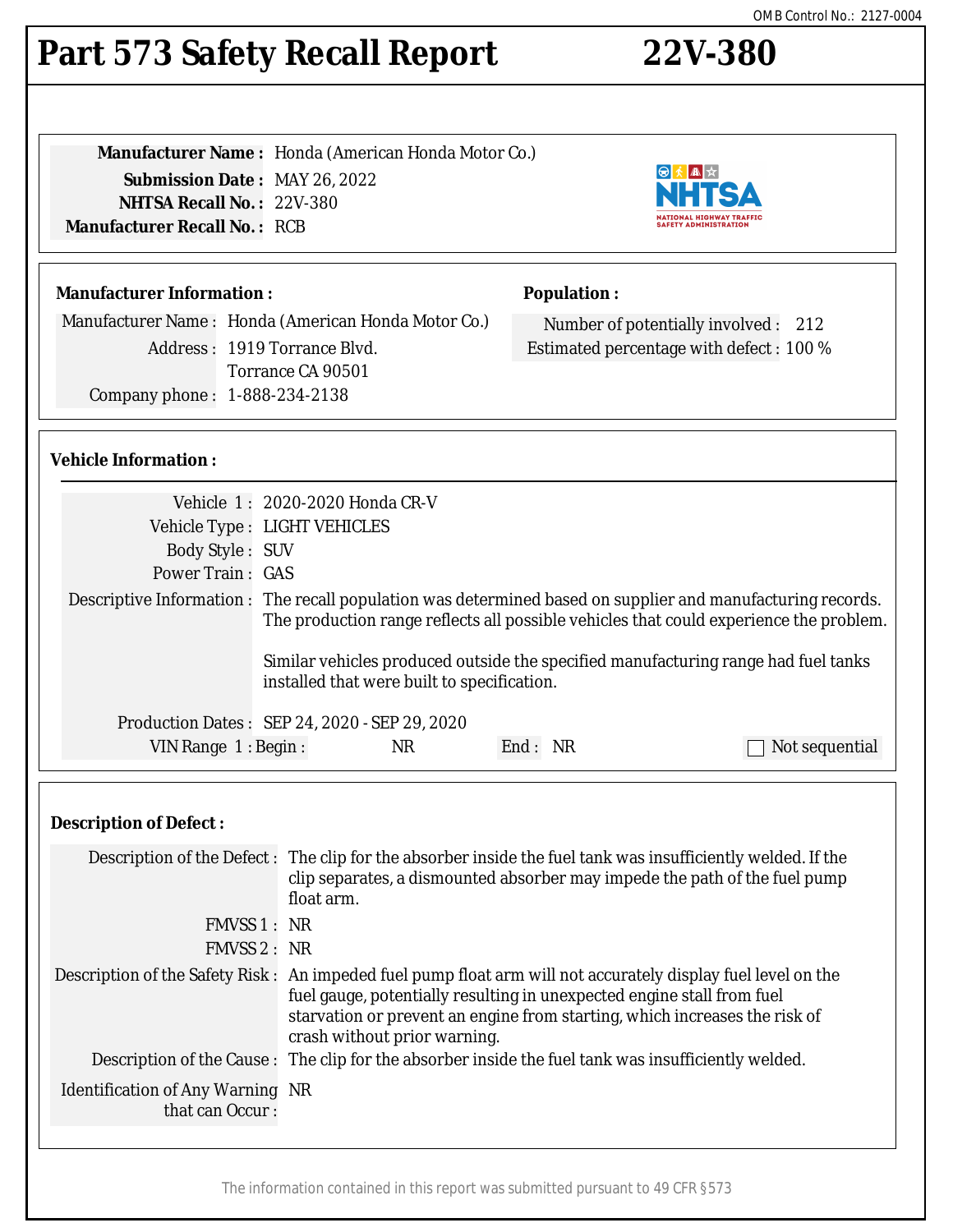## **Part 573 Safety Recall Report 22V-380** Page 2

## **Involved Components :**

Component Name 1 : Tank assy., fuel Component Description : Tank assy., fuel Component Part Number : 17495-TLA-A040-M1

## **Supplier Identification :**

## **Component Manufacturer**

Name : US Yachiyo Inc. Address : 1177 Kellogg Pkwy Marion Ohio 43302 Country : United States

## **Chronology :**

August 2021 – January 2022

Honda identified the first warranty claim relating to a no-start condition, which occurred in July 2021. A request was made to return the failed part in August, and the failed part was successfully recovered in January 2022. Both Honda and the fuel tank supplier began analyzing the failed part. Honda received six additional warranty claims relating to no-start condition, fuel gauge inaccuracy, or engine stalling incidents during this period, increasing the number of warranty claims to seven.

#### February – March 2022

Results of the failed part analysis indicated an insufficiently welded fuel absorber clip could separate and impede the path of the fuel pump float arm. Supplier records narrowed the insufficient welding to one shift of fuel tank production where the stopper that controls weld depth was not set to specification. Honda continued investigating the potential consequences related to an insufficiently welded fuel absorber clip.

April 2022

Two additional warranty claims were received.

#### May 19, 2022

Honda determined that a defect related to motor vehicle safety existed and decided to conduct a safety recall. As of May 19, 2022, Honda has received nine warranty claims for incidents occurring between July 2021 to April 2022, and no reports of crashes, injuries or deaths related to this issue.

The information contained in this report was submitted pursuant to 49 CFR §573